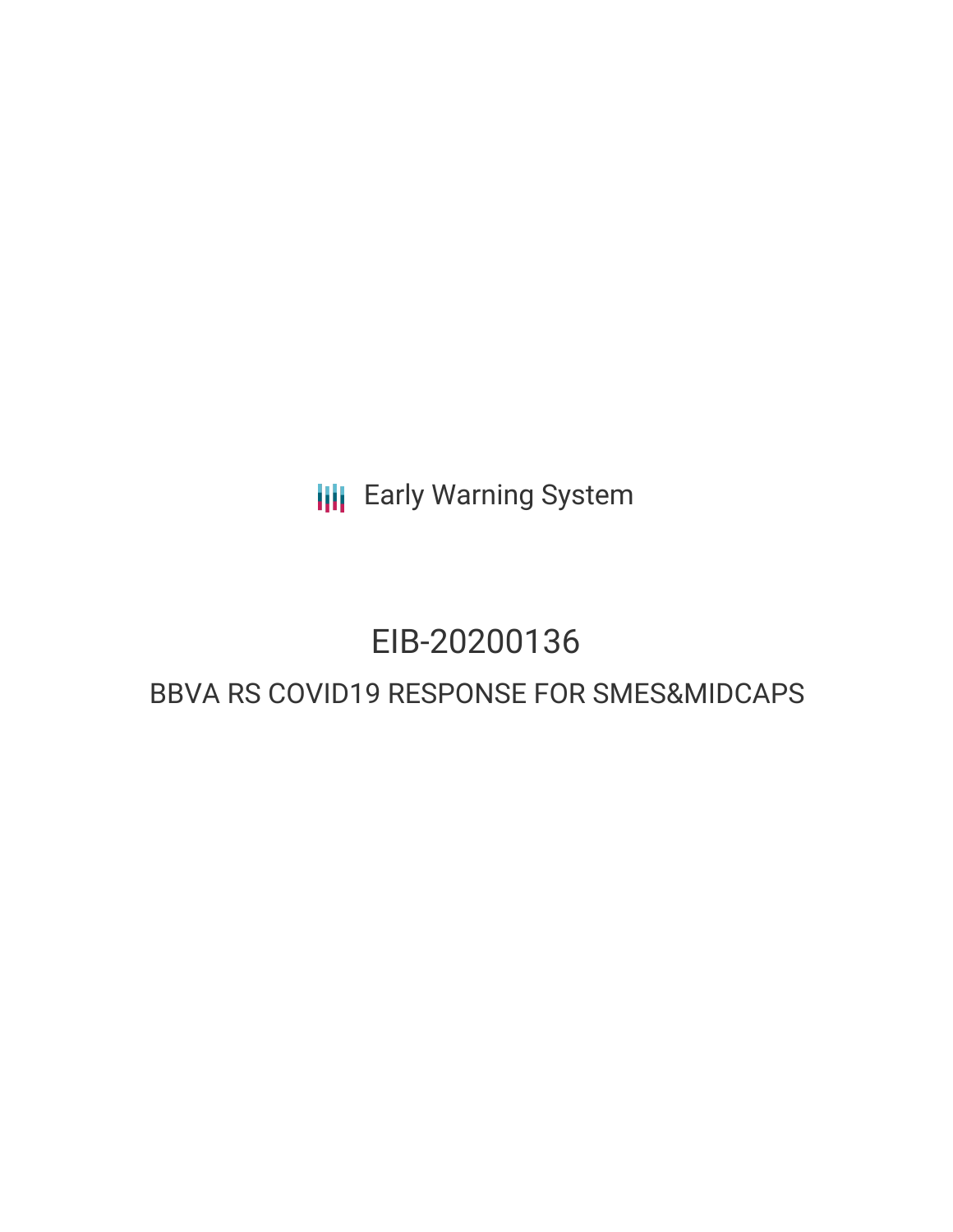

# **Quick Facts**

| <b>Countries</b>               | Spain                              |
|--------------------------------|------------------------------------|
| <b>Financial Institutions</b>  | European Investment Bank (EIB)     |
| <b>Status</b>                  | Approved                           |
| <b>Bank Risk Rating</b>        | U                                  |
| <b>Voting Date</b>             | 2020-12-11                         |
| <b>Borrower</b>                | BANCO BILBAO VIZCAYA ARGENTARIA SA |
| <b>Sectors</b>                 | Finance                            |
| <b>Investment Type(s)</b>      | Guarantee                          |
| <b>Investment Amount (USD)</b> | \$363.34 million                   |
| <b>Project Cost (USD)</b>      | \$726.69 million                   |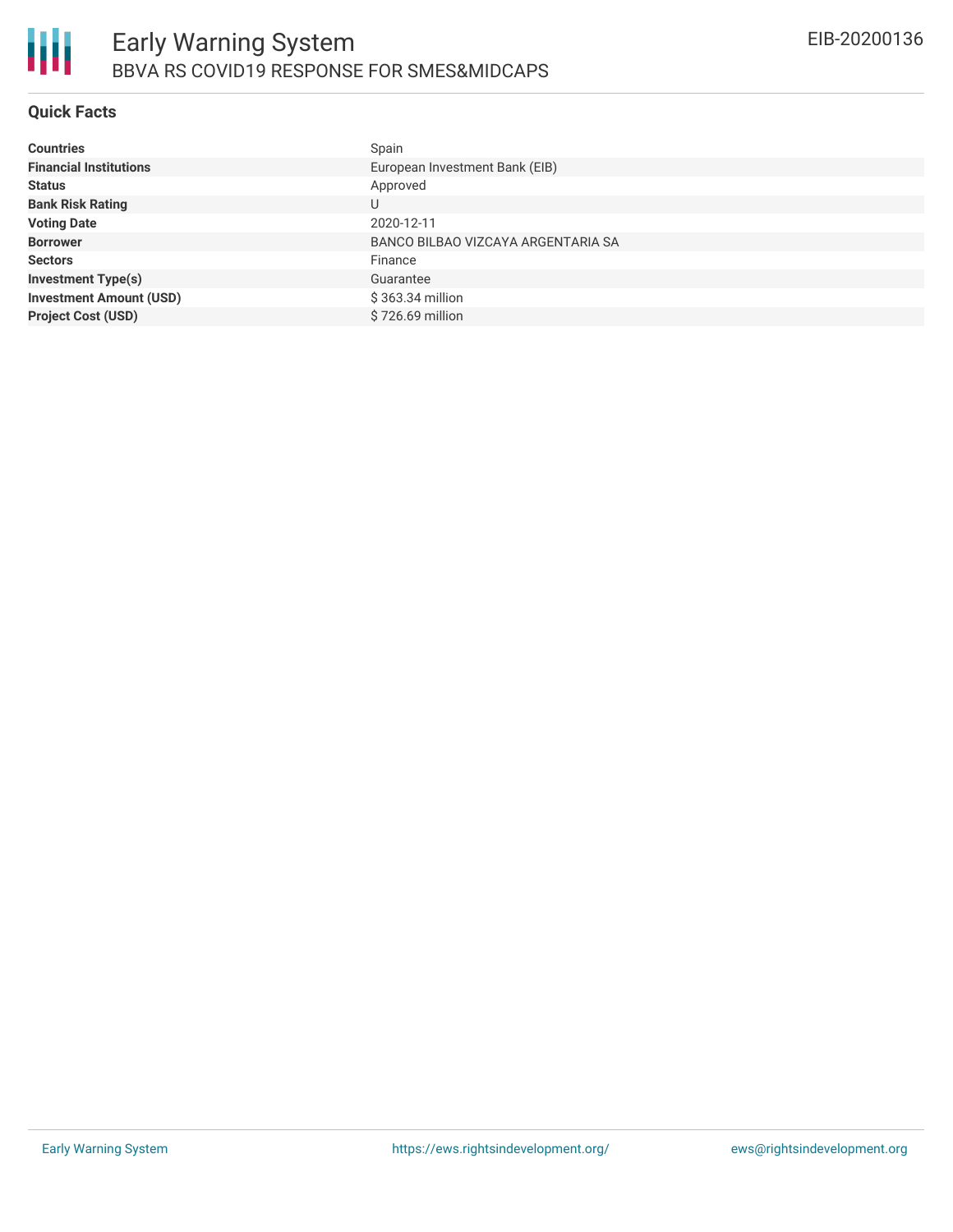

# **Project Description**

According to EIB website, the guarantee under EFSI aimed at providing new lending to SMEs and mid-caps affected by the COVID-19 pandemic in Spain. The guarantee facility will be used to cover up to 50% of the credit risk associated with a Spanish bank's corporate and mid-cap loan portfolios.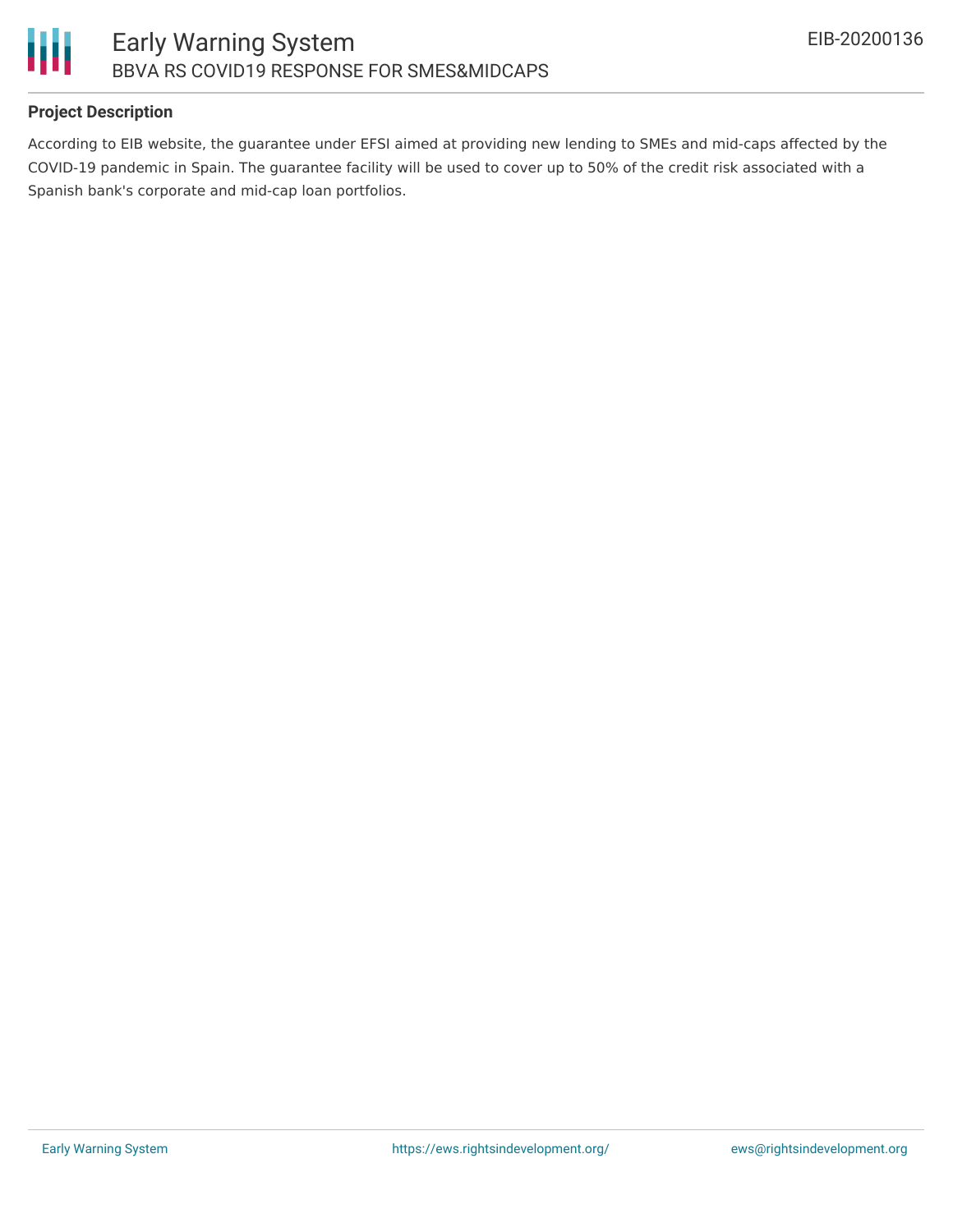#### **Investment Description**

European Investment Bank (EIB)

# **Financial Intermediary**

Financial Intermediary: A commercial bank or financial institution that receives funds from a development bank. A financial intermediary then lends these funds to their clients (private actors) in the form of loans, bonds, guarantees and equity shares. Financial intermediaries include insurance, pension and equity funds. The direct financial relationship is between the development bank and the financial intermediary.

Banco Bilbao Vizcaya [Argentaria,](file:///actor/1096/) S.A. (Financial Intermediary)